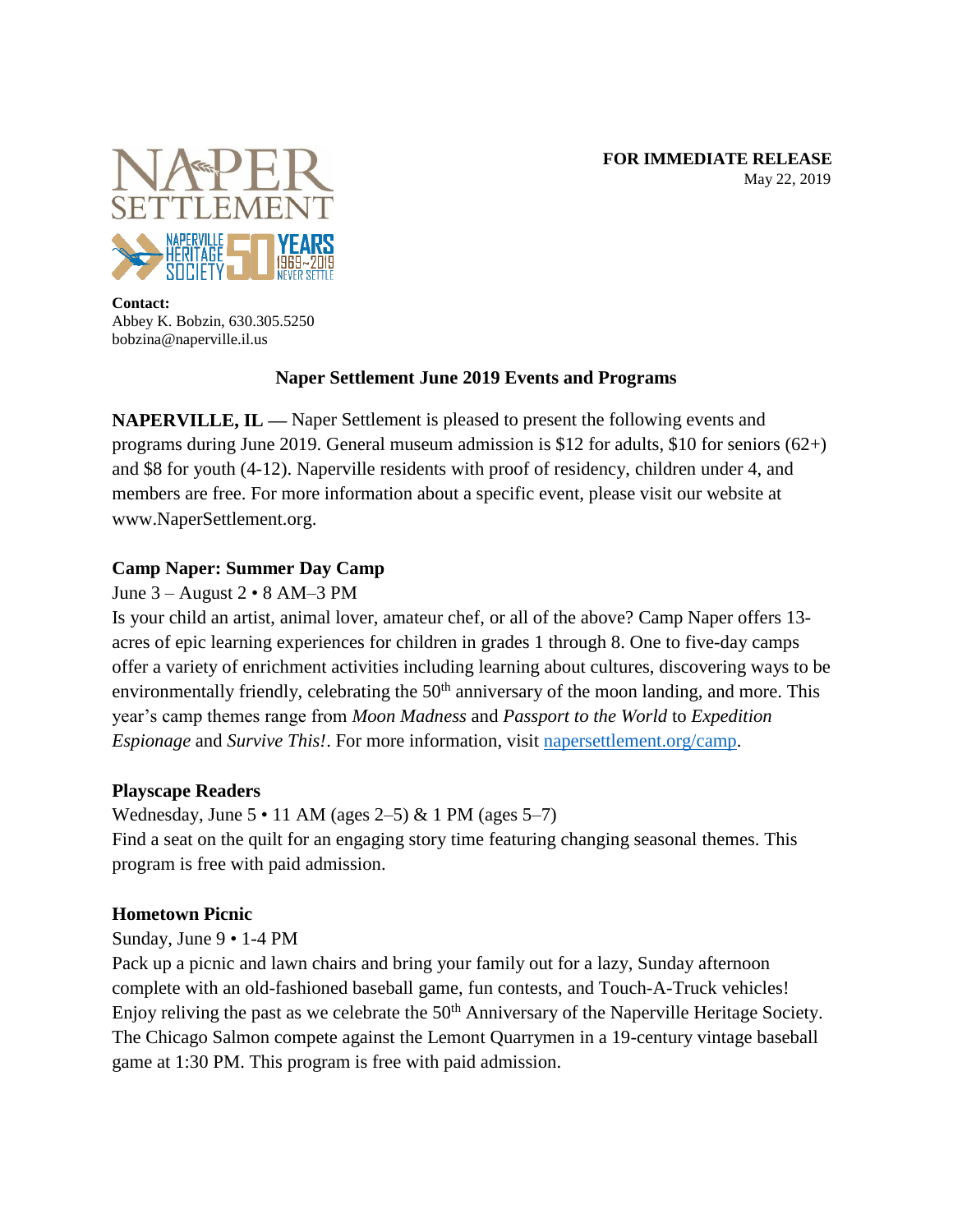### **Sweet Treat Sunday**

# Sunday, June 16 • 1-4 PM

Enjoy Father's Day at Naper Settlement! Visit our historic buildings, then treat dad to some ice cream from Colonial Café from 2-3:30 PM in our Pre-Emption House Tavern. Supplies are limited. This program is free with paid admission.

# **Victorian Spa Overnight**

Friday, June 28, 7:30 PM through Saturday, June 29, 8:30 AM *\$45/Scout, \$18/Adult*

Have luxurious fun while you try different methods that ladies used in the 1800s to bring out their natural beauty. Visit the Martin Mitchell Mansion and make lotions and potions to pamper yourself. Bring your overnight gear and enjoy a nighttime snack and continental breakfast. This program is geared towards Brownies in 3rd grade and Juniors in 4th through 5th grades. There must be one adult for every four scouts in attendance. Naper Settlement patch included in the price.

### **Naper Nights Community Concert Series**

Friday, June 14 & Saturday, June 15 • 5–10 PM

In conjunction with the Naperville Heritage Society's 50th Anniversary, Naper Nights sets the stage for three summer weekends in June, July, and August of nonstop music and celebration. Visitors are invited to experience six nights of rock while enjoying cold craft brews and wine, delicious food, and music for the generations.

June 14's line-up celebrates the 50th Anniversary of The Weed Ladies of the Naperville Heritage Society. To kick-off the series, Naper Nights honors these women with a night of powerful female music. Landslide, a Fleetwood Mac tribute, will return to the Naper Nights stage to open for the Goddesses of Rock. This female powerhouse cover band features the musical stylings of Janis Joplin, Tina Turner, Madonna, Gwen Stefani, Heart, Lady Gaga, and more. June 15 ends opening weekend with a night of classic rock. The Doors of Chicago, a The Doors tribute, will open for Rocks Off, a 9-piece The Rolling Stones tribute with horn section.

No outside food or beverages are allowed. Gates are open 5–10 PM. Tickets are \$15 for adults and \$10 for youth (ages 4-12). Members and children under 4 receive free admission. Visit NaperNights.org for details.

#### **Third Thursday Thinkers**

Thursday, June  $20 \cdot 10:30 - 11$  AM (ages  $2 - 5$ );  $2 - 2:30$  PM (ages  $5 - 7$ ) Experience history through your senses as you take your young thinker on a museum adventure. This month's theme is Changing Seasons. Learn about the seasons and the animals that can be seen in each season. This program is free with paid admission.